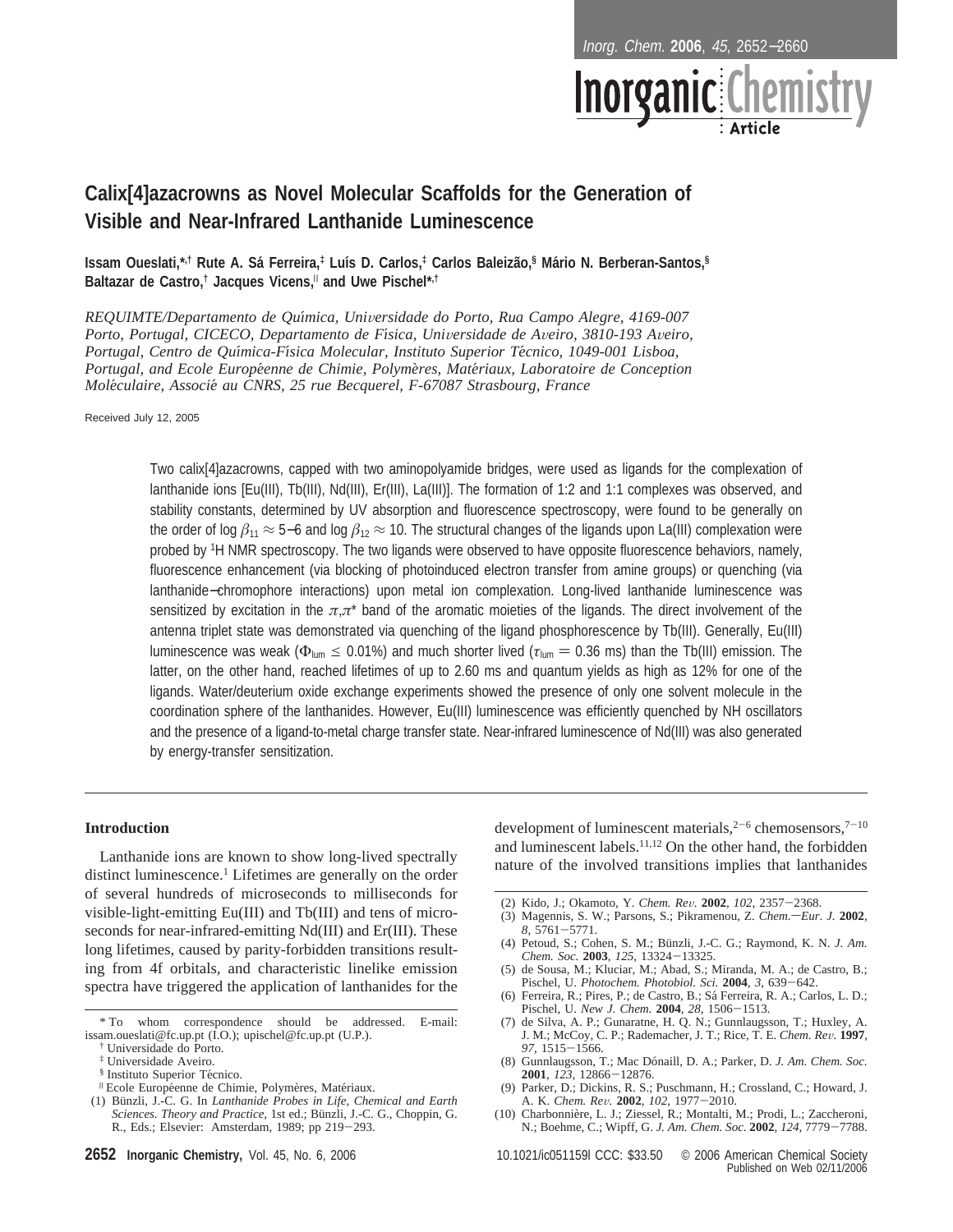#### *Calix[4]azacrowns as Molecular Scaffolds*

are very poor light absorbers; thus, the population of their luminescent states by direct excitation is inefficient. This drawback can be overcome by using organic chromophores (antennae), which absorb light and are able to sensitize lanthanide emitting states by efficient energy transfer.<sup>13,14</sup> In most cases the antenna chromophore is itself a ligand or is linked to a ligand, enabling complex formation with lanthanide ions. Because of the generally large Stokes shifts between antenna absorption (ca. 250-400 nm) and lanthanide emission [ca.  $500-700$  nm for Eu(III) and Tb(III) and  $>900$  nm for Nd(III) and Er(III)] these complexes have often been referred to as molecular devices for wavelength conversion.15

Calixarenes are particularly interesting compounds for their use as molecular scaffolds for the design of luminescent lanthanide complexes, since they can be conveniently functionalized with metal-ion coordination motifs.<sup>16-38</sup> The selection of the ligand is a crucial point with respect to an efficient energy transfer from the antenna to the lanthanide,

- (11) Werts, M. H. V.; Woudenberg, R. H.; Emmerink, P. G.; van Gassel,<br> $R \cdot Hofstrast I W \cdot Verhevven I W \text{ Anagw. Chem. Int. Ed 2000}$  polyamide bridge was reported to be weak.<sup>39</sup> However, more R.; Hofstraat, J. W.; Verhoeven, J. W. *Angew. Chem., Int. Ed.* **2000**,
- 39, 4542–4544.<br>(12) Charbonnière, L.; Ziessel, R.; Guardigli, M.; Roda, A.; Sabbatini, N.; Cesario, M. *J. Am. Chem. Soc.* **<sup>2001</sup>**, *<sup>123</sup>*, 2436-2437.
- (13) Alpha, B.; Ballardini, R.; Balzani, V.; Lehn, J.-M.; Perathoner, S.; Sabbatini, N. *Photochem. Photobiol.* **<sup>1990</sup>**, *<sup>52</sup>*, 299-306.
- (14) Sabbatini, N.; Guardigli, M.; Lehn, J.-M. *Coord. Chem. Re*V*.* **<sup>1993</sup>**, *<sup>123</sup>*, 201-228.
- 
- (15) Lehn, J.-M. *Angew. Chem., Int. Ed. Engl.* **<sup>1990</sup>**, *<sup>29</sup>*, 1304-1319. (16) Hazenkamp, M. F.; Blasse, G.; Sabbatini, N.; Ungaro, R. *Inorg. Chim.*
- *Acta* **<sup>1990</sup>**, *<sup>172</sup>*, 93-95. (17) Sabbatini, N.; Guardigli, M.; Mecati, A.; Balzani, V.; Ungaro, R.; Ghidini, E.; Casnati, A.; Pochini, A. *J. Chem. Soc., Chem. Commun.* **<sup>1990</sup>**, 878-879.
- (18) Bu¨nzli, J.-C. G.; Froidevaux, P.; Harrowfield, J. M. *Inorg. Chem.* **1993**, *<sup>32</sup>*, 3306-3311.
- (19) Sato, N.; Shinkai, S. *J. Chem. Soc., Perkin Trans. 2* **<sup>1993</sup>**, 621-624. (20) Georgiev, E. M.; Clymire, J.; McPherson, G. L.; Roundhill, D. M.
- *Inorg. Chim. Acta* **<sup>1994</sup>**, *<sup>227</sup>*, 293-296. (21) Rudkevich, D. M.; Verboom, W.; van der Tol, E.; van Staveren, C.
- J.; Kaspersen, F. M.; Verhoeven, J. W.; Reinhoudt, D. N. *J. Chem. Soc., Perkin Trans. 2* **<sup>1995</sup>**, 131-134. (22) Steemers, F. J.; Verboom, W.; Reinhoudt, D. N.; van der Tol, E. B.;
- Verhoeven, J. W. *J. Am. Chem. Soc*. **<sup>1995</sup>**, *<sup>117</sup>*, 9408-9414.
- (23) Casnati, A.; Fischer, C.; Guardigli, M.; Isernia, A.; Manet, I.; Sabbatini, N.; Ungaro, R. *J. Chem. Soc., Perkin Trans. 2* **<sup>1996</sup>**, 395-399.
- (24) Sabbatini, N.; Casnati, A.; Fischer, C.; Girardini, R.; Guardigli, M.; Manet, I.; Sarti, G.; Ungaro, R. *Inorg. Chim. Acta* **<sup>1996</sup>**, *<sup>252</sup>*, 19-24.
- (25) Steemers, F. J.; Meuris, H. G.; Verboom, W.; Reinhoudt, D. N. *J. Org. Chem.* **<sup>1997</sup>**, *<sup>62</sup>*, 4229-4235.
- (26) Ulrich, G.; Ziessel, R.; Manet, I.; Guardigli, M.; Sabbatini, N.; Fraternali, F.; Wipff, G. *Chem.*-Eur. J. **1997**, 3, 1815-1822.
- (27) Charbonnière, L. J.; Balsiger, C.; Schenk, K. J.; Bünzli, J.-C. G. J. *Chem. Soc., Dalton Trans.* **<sup>1998</sup>**, 505-510. (28) Oude Wolbers, M. P.; van Veggel, F. C. J. M.; Peters, F. G. A.; van
- Beelen, E. S. E.; Hofstraat, J. W.; Geurts, F. A. J.; Reinhoudt, D. N. *Chem.* $-Eur.$  *J.* **1998**, *4*, 772-780.
- (29) Prodi, L.; Pivari, S.; Bolletta, F.; Hissler, M.; Ziessel, R. *Eur. J. Inorg. Chem.* **<sup>1998</sup>**, 1959-1965.
- (30) Le Saulnier, L.; Varbanov, S.; Scopelliti, R.; Elhabiri, M.; Bünzli, J.-C. G. *J. Chem. Soc., Dalton Trans*. **<sup>1999</sup>**, 3919-3925.
- (31) Fischer, C.; Sarti, G.; Casnati, A.; Carrettoni, B.; Manet, I.; Schuurman, R.; Guardigli, M.; Sabbatini, N.; Ungaro, R. *Chem.*-*Eur. J.* **2000**, *6*, 1026-1034. 1026-1034.<br>(32) de María Ramírez, F.; Charbonnière, L.; Muller, G.; Scopelliti, R.;
- Bu¨nzli, J.-C. G. *J. Chem. Soc., Dalton Trans.* **<sup>2001</sup>**, 3205-3213.
- (33) Hebbink, G. A.; Klink, S. I.; Oude Alink, P. G. B.; van Veggel, F. C. J. M. *Inorg. Chim. Acta* **<sup>2001</sup>**, *<sup>317</sup>*, 114-120.
- (34) Iki, N.; Horiuchi, T.; Oka, H.; Koyama, K.; Morohashi, N.; Kabuto, C.; Miyano, S. *J. Chem. Soc., Perkin Trans. 2* **<sup>2001</sup>**, 2219-2225.
- (35) de María Ramírez, F.; Varbanov, S.; Cécile, C.; Muller, G.; Fatin-Rouge, N.; Scopelliti, R.; Bünzli, J.-C. G. *J. Chem. Soc., Dalton Trans.* **<sup>2002</sup>**, 4505-4513.

which depends on their distance and relative orientation. Another important factor is the shielding of the lanthanide from the luminescence quenching by the chemical environment (e.g., nonradiative deactivation via vibrational OH modes of water). The introduction of the antenna chromophore can be accomplished by one of the following strategies: (a) use of the aromatic moieties of the calixarene itself<sup>16-21,24,27,30,32-35,38</sup> or (b) attachment of a chromophore to the upper or lower rim of the calixarene.19,22,23,25,26,28,29,31,33,36,37

In the present work we were interested in calix[4] azacrowns with aminopolyamide bridges.<sup>39-57</sup> These compounds contain amide and amine functionalities, both known for their capability to bind lanthanide ions via interaction with  $C=O$  oxygen atoms and amine nitrogen atoms.<sup>58-61</sup> However, so far little work has been dedicated to the metal cation complexation properties of azacrown calixarene derivatives. In early qualitative studies by Ostaszewski et al. using FAB mass spectrometry, the binding of divalent (alkali-earth ions) and trivalent metal cations [Sc(III), Y(III), In(III), Gd(III), Bi(III)] by calix[4]azacrowns with one

- (36) Casnati, A.; Sansone, F.; Sartori, A.; Prodi, L.; Montalti, M.; Zaccheroni, N.; Ugozzoli, F.; Ungaro, R. *Eur. J. Org. Chem.* **2003**,
- <sup>1475</sup>-1485. (37) Beer, P. D.; Szemes, F.; Passaniti, P.; Maestri, M. *Inorg. Chem.* **2004**, *<sup>43</sup>*, 3965-3975.
- (38) de María Ramírez, F.; Charbonnière, L.; Muller, G.; Bünzli, J.-C. G. *Eur. J. Inorg. Chem.* **<sup>2004</sup>**, 2348-2355.
- (39) Ostaszewski, R.; Stevens, T. W.; Verboom, W.; Reinhoudt, D. N.; Kaspersen, F. M. *Recl. Tra*V*. Chim. Pays*-*Bas* **<sup>1991</sup>**, *<sup>110</sup>*, 294-298.
- (40) Böhmer, V.; Ferguson, G.; Gallagher, J. F.; Lough, A. J.; McKervey, M. A.; Madigan, E.; Moran, M. B.; Philips, J.; Williams, G. *J. Chem. Soc., Perkin Trans. 1* **<sup>1993</sup>**, 1521-1527.
- (41) Beer, P. D.; Drew, M. G. B.; Knubley, R. J.; Ogden, M. I. *J. Chem. Soc., Dalton Trans.* **<sup>1995</sup>**, 3117-3123.
- (42) Bitter, I.; Gru¨n, A.; To´th, G.; Bala´zs, B.; To˜ke, L. *Tetrahedron* **1997**, *53*, 9779–9812.<br>(43) Bitter, I.; Grün, A.; Tóth, G.; Balázs, B.; Horváth, G.; Töke, L.
- *Tetrahedron* **<sup>1998</sup>**, *<sup>54</sup>*, 3857-3870.
- (44) Unob, F.; Asfari, Z.; Vicens, J. *Tetrahedron Lett.* **<sup>1998</sup>**, *<sup>39</sup>*, 2951- 2954.
- (45) Bandyopadhyay, P.; Bharadwaj, P. K. *Synlett* **<sup>1998</sup>**, 1331-1332.
- (46) Chen, C.-F.; Zheng, Q.-Y.; Huang, Z.-T. *Synthesis* **<sup>1999</sup>**, 69-71.
- (47) Hu, X. B.; Chan, A. S. C.; Han, X. X.; He, J. Q.; Cheng, J.-P. *Tetrahedron Lett.* **<sup>1999</sup>**, *<sup>40</sup>*, 7115-7118.
- (48) Wu, Y.; Shen, X.-P.; Duan, C.-Y.; Liu, Y.-J.; Xu, Z. *Tetrahedron Lett.* **<sup>1999</sup>**, *<sup>40</sup>*, 5749-5752. (49) Grunder, M.; Dozol, J.-F.; Asfari, Z.; Vicens, J. *J. Radioanal. Nucl.*
- *Chem.* **<sup>1999</sup>**, *<sup>241</sup>*, 59-67. (50) Oueslati, I.; Abidi, R.; Thue´ry, P.; Nierlich, M.; Asfari, Z.; Harrowfield,
- J.; Vicens, J. *Tetrahedron Lett*. **<sup>2000</sup>**, *<sup>41</sup>*, 8263-8267.
- (51) Abidi, R.; Oueslati, I.; Amri, H.; Thue´ry, P.; Nierlich, M.; Asfari, Z.; Vicens, J. *Tetrahedron Lett.* **<sup>2001</sup>**, *<sup>42</sup>*, 1685-1689.
- (52) Balázs, B.; Tóth, G.; Horváth, G.; Grün, A.; Csokai, V.; Töke, L.; Bitter, I. *Eur. J. Org. Chem.* **<sup>2001</sup>**, 61-71.
- (53) He, Y.; Xiao, Y.; Meng, L.; Zeng, Z.; Wu, X.; Wu, C.-T. *Tetrahedron Lett.* **<sup>2002</sup>**, *<sup>43</sup>*, 6249-6253.
- (54) Benevelli, F.; Klinowski, J.; Bitter, I.; Grün, A.; Balázs, B.; Tóth, G. *J. Chem. Soc., Perkin Trans. 2* **<sup>2002</sup>**, 1187-1192.
- (55) Mohammed-Ziegler, I.; Poór, B.; Kubinyi, M.; Grofcsik, A.; Grün, A.; Bitter, I. *J. Mol. Struct.* **<sup>2003</sup>**, *<sup>650</sup>*, 39-44.
- (56) Oueslati, I.; Abidi, R.; Thue´ry, P.; Vicens, J. *J. Incl. Phenom. Macrocycl. Chem.* **<sup>2003</sup>**, *<sup>47</sup>*, 173-178.
- (57) Banthia, S.; Samanta, A. *Org. Biomol. Chem.* **<sup>2005</sup>**, *<sup>3</sup>*, 1428-1434.
- (58) Arnaud-Neu, F. *Chem. Soc. Re*V*.* **<sup>1994</sup>**, *<sup>23</sup>*, 235-241.
- (59) Beer, P. D.; Drew, M. G. B.; Ogden, M. I. *J. Chem. Soc., Dalton Trans.* **<sup>1997</sup>**, 1489-1491.
- (60) Danil de Namor, A. F.; Jafou, O. *J. Phys. Chem. B* **<sup>2001</sup>**, *<sup>105</sup>*, 8018- 8027.
- (61) Beer, P. D.; Brindley, G. D.; Fox, O. D.; Grieve, A.; Ogden, M. I.; Szemes, F.; Drew, M. G. B. *J. Chem. Soc., Dalton Trans.* **<sup>2002</sup>**, 3101- 3111.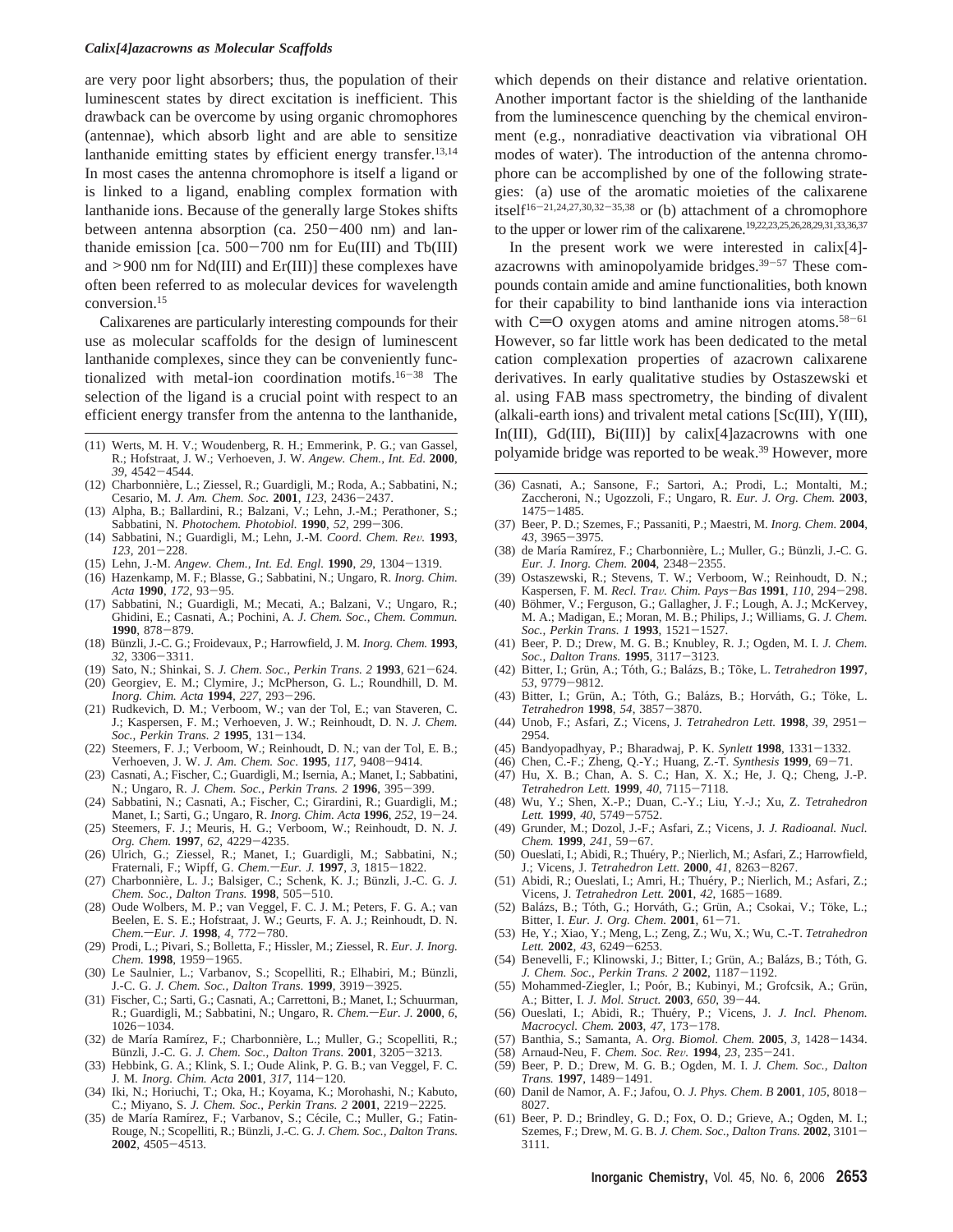

recently it has been shown that the incorporation of two aminopolyamide bridges leads to quite high stability constants with divalent alkali-earth  $[Mg(II), Sr(II), Ba(II)]$  and transition metal cations [Co(II), Ni(II), Cu(II), Zn(II)]. $50,51,56$ 

We used **1** and **2** (cf. Chart 1) for the complexation of lanthanide ions [Eu(III), Tb(III), Nd(III), Er(III), La(III)], which was investigated by UV absorption spectroscopy, fluorescence spectroscopy, and <sup>1</sup>H NMR spectroscopy. Calix-[4]azacrown **3** (cf. Chart 1), containing only amide groups but no amine functions, was included for the sake of comparison. Different fluorescence properties of the calix- [4]azacrowns and their lanthanide complexes were noted. The lanthanide complexes were further investigated with respect to their ability to generate visible and near-infrared lanthanide luminescence. To this end the aromatic moieties of the calixarenes were exploited as organic antennae.

#### **Experimental Section**

**Materials.** Triflates of Eu(III), Tb(III), Nd(III), Er(III), and La- (III) (98%), deuterated solvents (acetonitrile-*d*3, dimethyl sulfoxide $d_6$ , and deuterium oxide; all  $\geq$ 99.8 atom % D), and 2,4,6trimethylphenol (>99%) were purchased from Aldrich and used as received. Acetonitrile was of spectroscopic grade from Romil Ltd. Ligands **1**, **2**, and **3** were prepared following previously described procedures.39,51

**Spectroscopic Measurements.** For all experiments, Ln-**1** refers to a metal-to-ligand (lanthanide-to-calix[4]azacrown) ratio  $R = 0.6$ , while Ln-2 stands for a ratio of  $R = 1.6$ . All UV spectroscopic measurements were performed with a Techcomp 8500 UV-vis spectrometer at room temperature (298 K) and with cells of 1 cm optical path length. Measurements of calixarene fluorescence and lanthanide luminescence in the UV-vis wavelength range were carried out at 293 K with a Cary Eclipse spectrometer from Varian Instruments equipped with a pulsed Xenon flash lamp and a redsensitive R928 photomultiplier. Stability constants of the lanthanide complexes were determined by titration of a known volume (3.5 mL) of an acetonitrile solution of the calix<sup>[4]</sup> azacrown (ca. 70  $\mu$ M) with aliquots from stock solutions of lanthanide triflate. The stoichiometry of the complexes and their log  $\beta_{ij}$  values were determined by analysis of the absorption and fluorescence spectra

with the HYPERQUAD2003 program.<sup>62,63</sup> The reported values are based on at least two independent measurements. Special care was taken with regard to a linear relationship between absorbances or fluorescence intensities and concentration. For this reason diluted ligand solutions (ca. 70  $\mu$ M) with absorbances between 0.1 and 0.2 at the excitation wavelength were used. Job plots were performed by measuring the absorbance or fluorescence intensity dependence on the metal cation content of the system, keeping the sum of ligand and metal cation concentration constant.

<sup>1</sup>H NMR spectra were recorded at 298 K using a Bruker Advance-300 pulsed Fourier transform NMR spectrometer. The complexation behavior of **1** and **2** with La(III) ions was studied by dissolving La(III) triflate and the respective ligand (ca. 1 mM) in acetonitrile-*d*3. The ratio *R* was varied between 0 and 2 until the chemical shift changes, ∆*δ*, remained constant.

Fluorescence lifetimes of **1**, **2**, and **3** were measured by singlephoton timing. A modular laser system composed of a diode pumped Nd:YVO4 laser (Millenia Xs, Spectra-Physics) as the pumping source of a Ti:S femtosecond laser (Tsunami, Spectra-Physics) was used. The decay was multiexponential for **1** and **2**; thus, the amplitude-averaged fluorescence lifetime,  $\langle \tau_f \rangle$ , which was calculated according to eq 1 ( $\alpha$  - weighted preexponential factor), is stated in these cases.

$$
\langle \tau_{f} \rangle = \sum_{i=1}^{n} \alpha_{i} \tau_{i} \text{ with } \sum_{i=1}^{n} \alpha_{i} = 1 \tag{1}
$$

The emission spectrum in the near-infrared (NIR) range and the respective excitation spectrum in the UV range were recorded at room temperature (298 K) with a modular double-grating excitation spectrofluorimeter with a TRIAX 320 emission monochromator (Fluorolog-3, Jobin Yvon-Spex) coupled to a H9170-75 Hamamatsu photomultiplier and a R928 Hamamatsu photomultiplier. The spectra were acquired using the front face mode and were corrected for detection and optical spectral response.

Phosphorescence spectra of the Gd(III) complexes were measured at the temperature of liquid nitrogen (77 K) with a Fluorolog Spex phosphorimeter.

<sup>(62)</sup> Gans, P.; Sabatini, A.; Vacca, A. *Talanta* **<sup>1996</sup>**, *<sup>43</sup>*, 1739-1753.

<sup>(63)</sup> Alderighi, L.; Gans, P.; Ienco, A.; Peters, D.; Sabatini, A.; Vacca, A. *Coord. Chem. Re*V*.* **<sup>1999</sup>**, *<sup>184</sup>*, 311-318.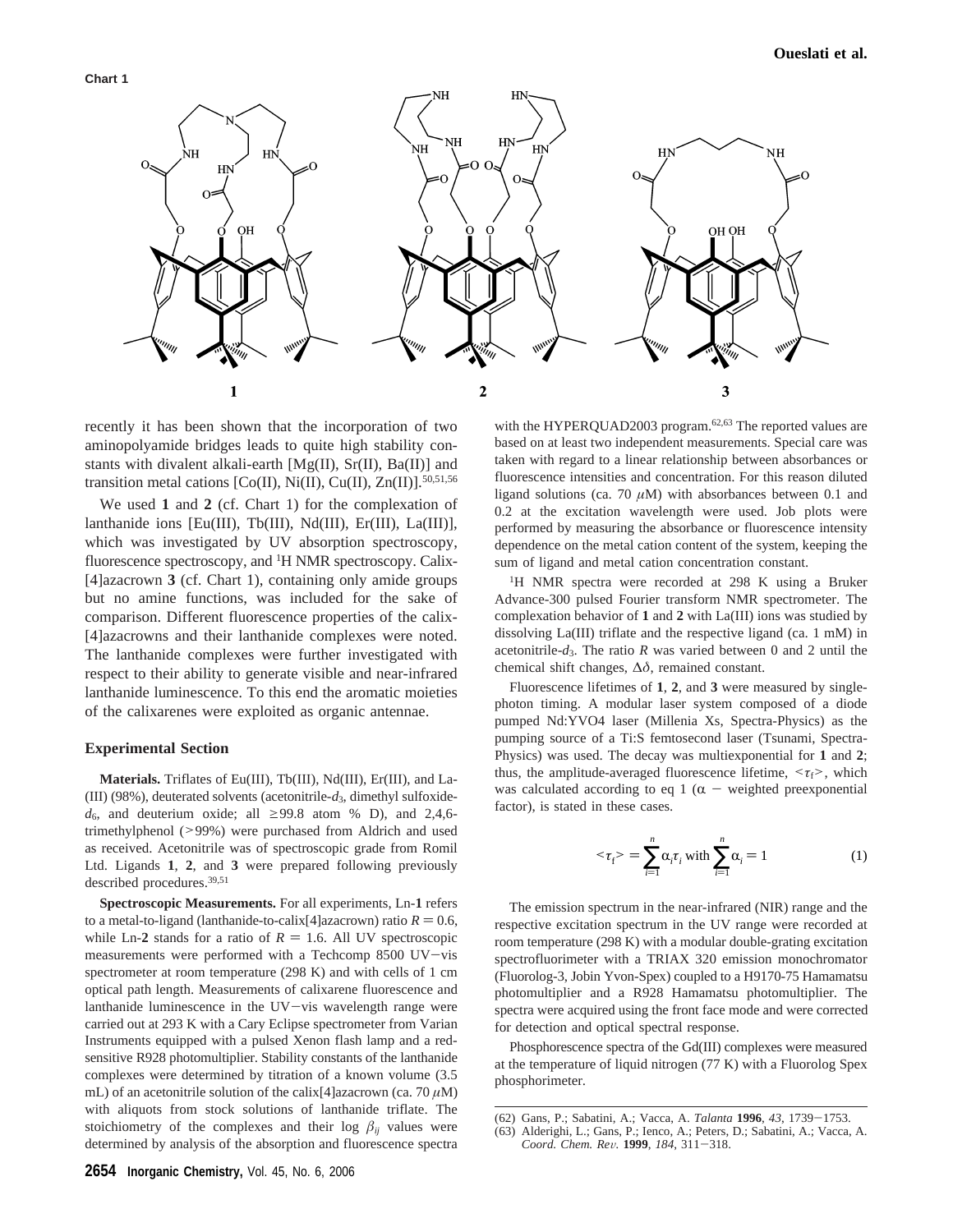

**Figure 1.** Changes in the absorption spectra of (a) **1** and (b) **2** upon titration with Eu(III) triflate ([1] = 7.65  $\times$  10<sup>-5</sup> M, [2] = 6.89  $\times$  10<sup>-5</sup> M). The inset shows the titration curve at  $\lambda_{obs} = 279$  nm and the corresponding fit.

Quantum yields of calixarene fluorescence, Eu(III) and Tb(III) luminescence were determined using optically matched solutions (OD ca. 0.1) of phenol ( $\Phi_f = 7.5\%$  in *n*-hexane),<sup>64</sup> tris(2,2<sup>'</sup>bipyridyl)dichlororuthenium(II) hexahydrate ( $\Phi_{\text{lum}} = 2.8\%$  in water), and quinine sulfate dihydrate ( $\Phi$ <sub>f</sub> = 54.6% in 0.5 M sulfuric acid), respectively, as standards.3

#### **Results**

**UV Absorption Studies.** The UV absorption spectra of **1** and **2** in acetonitrile were dominated by a structured band between 270 and 290 nm, akin to the observations made for similar calix $[4]$ arenes or monomeric methoxybenzenes.<sup>32,65</sup> These absorption bands correspond to  $\pi, \pi^*$  transitions of the aromatic moieties. Upon addition of lanthanide triflates, the spectra showed significant changes (cf. Figure 1), albeit dependent on the ligand structure. Ligand **1** showed a small hypsochromic shift (2 nm) of the band originally located at 284 nm and a slight decrease of absorption intensity (by 6% at  $R = 0.7$ ), leading to an isosbestic point at 293 nm. The observation of the latter feature allowed the conclusion that *at least* one lanthanide complex was formed. For **2**, lanthanide-induced changes of the absorption spectrum were also observed. The absorption at 276 nm showed a small hypsochromic shift (1 nm), while the band at 281 nm was bathochromic shifted by 2 nm. The intensity of the  $\pi, \pi^*$ absorption band decreased markedly (by  $44\%$  at  $R = 1.6$ ), leading to an apparent isosbestic point at 266 nm until a metal-to-ligand ratio of  $R = 0.5$ , which was lost upon further addition of lanthanide salt. The observed changes indicated the formation of at least two different complexes.

**Table 1.** Stability Constants ( $log \beta_{ij}$ ) of Lanthanide Complexes with 2 in Acetonitrile

|         | $R^a$ | $\log \beta_{ii}^b$ |
|---------|-------|---------------------|
| Eu(III) | 1:1   | $4.69 \pm 0.32$     |
|         | 1:2   | $9.52 \pm 0.01$     |
| Tb(III) | 1:1   | $5.67 \pm 0.30$     |
|         | 1:2   | $10.66 \pm 0.70$    |
| Nd(III) | 1:1   | $5.71 \pm 0.02$     |
|         | 1:2   | $10.66 \pm 0.70$    |
| Er(III) | 1:1   | $4.94 \pm 0.30$     |
|         | 1:2   | $10.54 \pm 0.02$    |
| La(III) | 1:1   | $6.01 \pm 0.20$     |
|         | 1:2   | $9.80 \pm 0.20$     |
|         |       |                     |

<sup>*a*</sup> Metal-to-ligand ratio. <sup>*b*</sup> Determined by absorption spectroscopy:  $T =$ 298 K,  $[2] = 6.89 \times 10^{-5}$  M.

The complex stability constants in the form of log  $\beta_{ii}$ values were calculated by analysis of the absorption spectra. It could be demonstrated that, in the case of ligand **1**, 1:2 complexes of the type  $[Ln-1<sub>2</sub>]^{3+}$  ( $Ln = Eu$ , Tb, Nd, Er, La) were formed. The stability constants are on the order of log  $\beta_{12} \approx 10-11$ , albeit somewhat smaller (log  $\beta_{12} \approx 8$ ) for La-(III). However, these data have to be interpreted with caution, since the small changes in the UV spectra did not allow a sufficiently accurate determination of complex stability constants (cf. Supporting Information). On the other hand, as anticipated from the changes in the absorption spectra (vide supra), ligand **2** forms two complexes, namely, [Ln- $2_2$ ]<sup>3+</sup> and [Ln- $2$ ]<sup>3+</sup>. The stability constants for the two complexes (cf. Table 1), as determined from the log  $\beta_{ij}$ values, are on the order of log  $K_{12} = 4.8 - 6.0$  and log  $K_{11} =$ 3.8-5.0. The values for 1:1 lanthanide complexation are comparable with those for calix[4]arenes with pendant etheramide arms (log  $K_{11} \approx 4-5$ ) in acetonitrile.<sup>60</sup>

**Fluorescence Measurements.** Excitation of **1** and **2** resulted in a broad emission band centered at 309 nm, as has been observed earlier for similar calixarenes.<sup>27,32,65</sup> This emission was assigned to the fluorescence resulting from the *π*,*π*\* singlet excited state of the aryl moieties. The origin of the fluorescence was established by recording excitation spectra, which resembled the absorption spectra of the ligands (cf. Supporting Information). Interestingly, the fluorescence quantum yield  $(\Phi_f)$  of 1 and 2 was considerably diminished compared to that of **3**, being smallest for **1** (i.e.,  $\Phi_f$  (**1**) = 1.4%,  $\Phi_f$  (2) = 2.3%, and  $\Phi_f$  (3) = 15.2%). The same trend was reflected by the fluorescence lifetime, which is shorter for **1** and **2** than for **3**:  $\langle \tau_f \rangle$  (1) = 0.47 ns,  $\langle \tau_f \rangle$  (2) = 1.29 ns, and  $\tau_f$  (3) = 4.40 ns. The lifetime of the model compound 2,4,6-trimethylphenol was the same (4.40 ns) as that for **3**.

Upon addition of lanthanide triflates to solutions of **1** or **2**, dramatic changes in the fluorescence spectra were observed (cf. Figure 2). Strikingly, the two calix[4]azacrowns showed totally opposite behavior. The fluorescence of **1** was enhanced by a factor of ca. 6.5 [6.8 for Eu(III), 6.4 for Tb(III), 6.5 for Nd(III), 6.6 for Er(III), and 6.2 for  $La(III)$ ] upon reaching a plateau at a metal-to-ligand ratio of  $R =$ 0.5, corresponding to the 1:2 complex stoichiometry discussed above. However, no shift of the fluorescence maximum was observed for **1**. On the other hand, upon addition

<sup>(64)</sup> Grabner, G.; Kohler, G.; Marconi, G.; Monti, S.; Venuti, E. *J. Phys. Chem.* **<sup>1990</sup>**, *<sup>94</sup>*, 3609-3613. (65) Prodi, L.; Bolletta, F.; Montalti, M.; Zaccheroni, N.; Casnati, A.;

Sansone, F.; Ungaro, R. *New J. Chem*. **<sup>2000</sup>**, *<sup>24</sup>*, 155-158.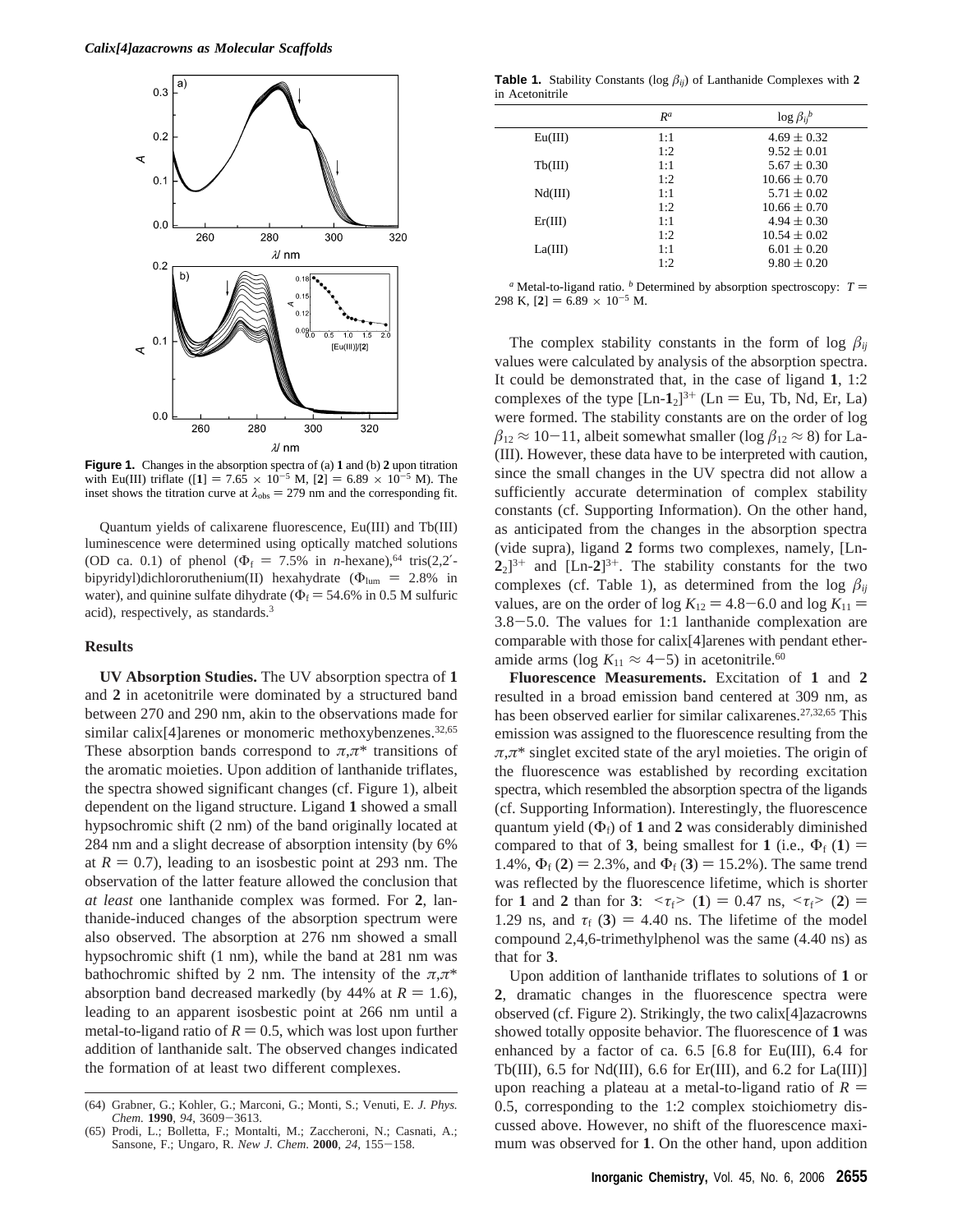

**Figure 2.** Changes in the fluorescence spectra of (a) **1** and (b) **2** upon titration with Tb(III) triflate ([1] = 3.83  $\times$  10<sup>-5</sup> M, [2] = 6.89  $\times$  10<sup>-5</sup> M). The insets show the titration curve at (a)  $\lambda_{obs} = 313$  nm and (b)  $\lambda_{obs} = 312$ nm and the corresponding fits.

of a lanthanide salt the fluorescence of **2** was quenched and its maximum experienced a hypsochromic shift (e.g., 17 nm for  $R = 1.6$  in case of Tb-2). Further, the titration curves for ligand **2** with all investigated lanthanides had two points at which the quenching levelled off, namely, at  $R = 0.6$  and 1.2, which supports the formation of two complexes (vide supra). The fluorescence titrations yielded virtually the same  $\log \beta_{ij}$  values as the UV absorption titrations (cf. Supporting Information).

To gain more information about the stoichiometries of the involved complexes, we performed Job plots based on the pronounced changes of the fluorescence intensities upon addition of Tb(III). For **1**, the Job plot revealed two maxima at  $[Tb(III)]/[(Tb(III)] + [1]) \approx 0.3$  and 0.5, which corroborates the involvement of two stoichiometries,  $[Tb-1<sub>2</sub>]^{3+}$ and  $[Tb-1]^{3+}$ . However, the analysis of the fluorescence titration yielded only one complex,  $[Tb-1<sub>2</sub>]^{3+}$ . Most likely, the 1:1 complex has a much smaller stability constant than the 1:2 complex and was therefore not observed in the titration analysis. For ligand **2**, we performed a similar Job plot analysis based on the rather large changes of the UV spectra with increasing amounts of Tb(III). The corresponding plot had two maxima at  $[Tb(III)]/([Tb(III)] + [2]) \approx$ 0.3 and 0.6, which confirmed the involvement of two complex stoichiometries,  $[Tb-2<sub>2</sub>]^{3+}$  and  $[Tb-2<sub>1</sub>]^{3+}$ , as was also found in the UV and fluorescence titration experiments.

<sup>1</sup>H NMR Studies. The <sup>1</sup>H NMR spectra of the free ligands **1** and **2** in chloroform- $d_1$  have been discussed recently,<sup>51</sup> leading to the conclusion that both calixarenes adopt a *cone* conformation. As pointed out by Gutsche et al. and others the difference between the chemical shifts of the axial  $(H_{ax})$ and equatorial  $(H_{eq})$  methylene protons of the calixarene

## **Oueslati et al.**

platform can be used to evaluate the symmetry of the cone conformation of calixarenes.32,60,66-<sup>70</sup> However, a recent report demonstrated that this relation does not hold for bridged calixarenes, among them structures very similar to the ones investigated in this work. $42,71$  The use of the chemical shift differences of the *tert*-butyl and aromatic protons (Ar*H*) of neighboring (proximal) phenyl rings was suggested instead.42 For ligand **1** and **2**, only minor differences (<0.07 ppm) between the *tert*-butyl or phenyl protons of proximal aromatic rings were observed in acetonitrile-*d*3, which points to a *symmetrical cone* conformation. The same was valid for ligand  $2$  in chloroform- $d_1$ , while ligand  $1$ showed pronounced differences (0.45 ppm for *tert*-butyl and 0.39 for Ar*H*). This suggests that ligand **1** adopts a *distorted cone* conformation in chloroform-*d*1.

To gain information about the conformation of the calix- [4]azacrown complexes and the mode of coordination of the lanthanide ions,  ${}^{1}H$  NMR studies of the La(III) complexes with **1** and **2** were performed. UV absorption and fluorescence measurements with **2** revealed that La(III) exhibits complexation behavior (cf. Table 1 and Supporting Information) similar to that observed for the other investigated lanthanides. However, with **1**, a considerably lower stability constant (log  $\beta_{12} \approx 8$ ) was measured. Therefore, the following results should be considered as case studies for  $La(III)$ .

For **1** in acetonitrile-*d*3, chemical shift changes were observed at  $R = 0.5$  (cf. Supporting Information), which remained constant for  $R = 1.0$ . On the basis of the criteria applied for the free ligands (vide supra), $42$  it was concluded that the symmetrical cone conformation of the free ligand **1** is conserved in the La(III) complexes. This was supported by the observation of one AB system (7.36 and 7.23 ppm, *J*  $= 2.4$  Hz) and two singlets (7.32 and 7.19 ppm) for the aromatic protons, two AB spin systems (4.11 and 3.41 ppm,  $J = 13.2$  Hz; 4.31 and 3.45 ppm,  $J = 12.1$  Hz) for the methylene protons of the calixarene platform, and two singlets (1.22 and 1.19 ppm; ratio 1:3) for the *tert-*butyl protons.67,72 In comparison to the free ligand **1**, pronounced downfield shifts were noted for all methylene protons adjacent to the amine nitrogen ( $\Delta\delta$  = +0.55 and +0.91), the methylene protons of two CH<sub>2</sub>-NHCO ( $\Delta \delta$  = +0.52), and the *NH* amide protons ( $\Delta \delta$  = +0.49) of the two arms attached to opposite (distal) phenyl rings. On the other hand, upfield shifts of the phenolic *OH* protons ( $\Delta\delta$  between  $-0.05$ and  $-0.27$  ppm), the axial methylene protons  $(H_{ax})$  of the calixarene platform ( $\Delta\delta$  between  $-0.07$  and  $-0.27$  ppm), and the protons of the methylene group linked to the amide

- (66) Sharma, S. K.; Gutsche, C. D. *J. Org. Chem.* **<sup>1996</sup>**, *<sup>61</sup>*, 2564-2568. Gutsche, C. D. *Calixarenes Revisited*; The Royal Society of Chem-
- istry: London, 1998. (68) Solovyov, A.; Cherenok, S.; Tsymbal, I.; Failla, S.; Consiglio, G. A.;
- Finocchiaro, P.; Kalchenko, V. *Heteroatom Chem.* **<sup>2001</sup>**, *<sup>12</sup>*, 58-67. (69) Danil de Namor, A. F.; Aparicio-Aragon, W. B.; Goitia, M. T.; Casal,
- A. R. *Supramol. Chem.* **<sup>2004</sup>**, *<sup>16</sup>*, 423-433.
- (70) Danil de Namor, A. F.; Chahine, A.; Castellano, E. F.; Piro, O. E. *J. Phys. Chem. B* **<sup>2004</sup>**, *<sup>108</sup>*, 11384-11392. (71) Arduini, A.; Fanni, S.; Pochini, A.; Sicuri, A. R.; Ungaro, R.
- *Tetrahedron* **<sup>1995</sup>**, *<sup>51</sup>*, 7951-7958.
- (72) Gutsche, C. D.; Dhawan, B.; Levine, J. A.; No, K. H.; Bauer, L. J. *Tetrahedron* **<sup>1983</sup>**, *<sup>39</sup>*, 409-426.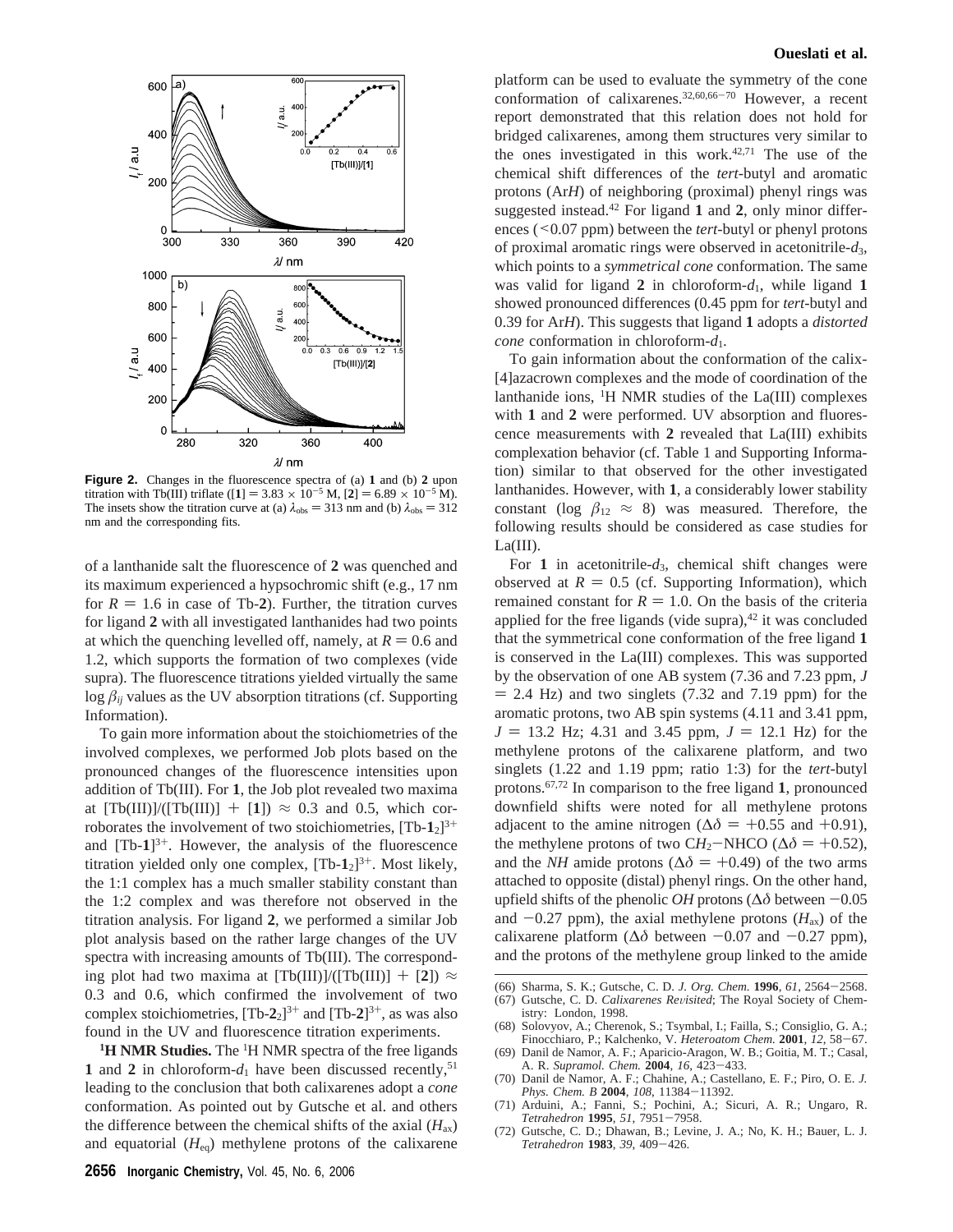#### *Calix[4]azacrowns as Molecular Scaffolds*

**Table 2.** Photophysical Properties of Eu(III) and Tb(III) Complexes with **1** and **2** at 293 K

|        | $\tau$ (ms) <sup>a</sup> | $\tau_{\text{H-}O}$ (ms) <sup>b</sup> | $\tau_{\rm D,O}$ (ms) <sup>b</sup> | $q^c$    | $\Phi_{\text{lum}}^d$ |
|--------|--------------------------|---------------------------------------|------------------------------------|----------|-----------------------|
| $Eu-1$ | 0.36                     | 0.12                                  | 0.34                               | $-e$     | $\leq 0.0001$         |
| $Th-1$ | 0.82                     | 0.38                                  | 0.41                               | 0.7      | 0.0002                |
| $Eu-2$ | 0.35                     | 0.22                                  | 1.21                               | 0.9(1.3) | 0.0001                |
| $Th-2$ | 2.60                     | 1.26                                  | 2.61                               | 0.9      | 0.12                  |

 $a \lambda_{obs} = 543$  nm (Tb) or 614 nm (Eu); error 10%, except for  $\tau_{H_2O}$  of Eu-1 (30%). <sup>*b*</sup> Measured in acetonitrile with either 10% ( $v/v$ ) water or deuterium oxide.  $c q = A'(1/\tau_{H_2O} - 1/\tau_{D_2O} - \Delta k)$  with  $A' = 1.2$  ms;  $\Delta k =$  $0.25 \text{ ms}^{-1} - 0.075 \text{ ms}^{-1} \times n_{\text{NH}}-\text{anide}} - 1.20 \text{ ms}^{-1} \times n_{\text{NH}}-\text{anine}$  for Eu(III) and  $A' = 5.0 \text{ ms} \cdot \Delta k = 0.06 \text{ ms}^{-1} - 0.09 \text{ ms}^{-1} \times n_{\text{NH}}-\text{max}$  for Th(III) of and  $A' = 5.0$  ms;  $\Delta k = 0.06$  ms<sup>-1</sup>  $- 0.09$  ms<sup>-1</sup>  $\times n_{\text{NH}}$ -amine for Tb(III); cf.<br>ref 77. The value in parentheses corresponds to a refined equation for Fu(III) ref 77. The value in parentheses corresponds to a refined equation for Eu(III) by Horrocks and co-workers (cf. ref 80) with  $A' = 1.11$  ms,  $\Delta k = 0.31$  $\text{m} \text{s}^{-1}$  - 0.075 ms<sup>-1</sup> ×  $n_{\text{NH–amide}}$  - 0.99 ms<sup>-1</sup> ×  $n_{\text{NH–amine}}$ . *d* Measured with  $Ru(bpy)_{3}^{2+}$  [for Eu(III) luminescence] and quinine sulfate [for Tb(III) luminescence] as standards (cf. Experimental Section); error 30%. *<sup>e</sup>* The value for Eu-**1** was not calculated because of the large absolute error, which would be introduced by the low lifetime *τ*<sub>H2O</sub> coupled with its high uncertainty.



**Figure 3.** Lanthanide luminescence spectra ( $\lambda_{\text{exc}} = 266$  nm) and decay traces of (a) Eu-**2** and (b) Tb-**2**.

nitrogen (C*H*<sub>2</sub>-NHCO) of the third arm ( $\Delta \delta$  = -0.05 ppm) were observed.

Calix[4]azacrown **2** showed changes of the chemical shifts up to  $R = 1$  in acetonitrile- $d_3$  (cf. Supporting Information). The symmetrical cone conformation of free **2** is preserved in the La(III) complexes as indicated by the presence of two singlets at 7.61 and 7.60 ppm for the aromatic protons, two AB spin systems for the methylene protons (4.47 and 3.47 ppm,  $J = 13.3$  Hz; 4.18 and 3.47 ppm,  $J = 13.3$  Hz) of the calixarene platform, and one singlet at 1.21 ppm for the *tert*butyl protons.42 Compared to free ligand **2**, solely the axial methylene protons ( $H_{ax}$ ) were upfield shifted ( $\Delta \delta$  between  $-0.11$  and  $-0.26$  ppm), while all other protons showed downfield shifts ( $\Delta\delta$  between +0.08 and +0.76 ppm).

**Lanthanide Luminescence Measurements.** The aromatic moieties of the ligands were explored as sensitizers for the generation of lanthanide luminescence. The combined pho-



**Figure 4.** Absorption (full line) and excitation spectra ( $\lambda_{em} = 614$  nm, dotted line) of Eu(III) complexes with (a) **1** and (b) **2**.



**Figure 5.** Absorption (full line) and excitation spectra ( $\lambda_{em}$  = 543 nm, dotted line) of Tb(III) complexes with (a) **1** and (b) **2**.

tophysical parameters are presented in Table 2. Upon excitation in the  $\pi, \pi^*$  absorption band ( $\lambda_{\text{exc}} = 293$  nm for 1 and 266 nm for **2**) typical linelike luminescence spectra of Eu(III) and Tb(III) were observed (cf. Figure 3). For the Eu-**1** and Eu-**2** complexes, emission bands at 579, 592, 614, 652, and 700 nm were observed, which are assigned to  ${}^5D_0 \rightarrow$  ${}^{7}F_J$  transitions with  $J = 0, 1, 2, 3$ , and 4, respectively.<sup>1</sup> Tb-1 and Tb-**2** emitted with maxima at 491, 543, 583, 622, 650, 669, and 679 nm, corresponding to  ${}^5D_4 \rightarrow {}^7F_J$  transitions with  $J = 6, 5, 4, 3, 2, 1,$  and 0, respectively.<sup>1</sup> Excitation spectra, monitoring the strongest emission line of Eu(III) or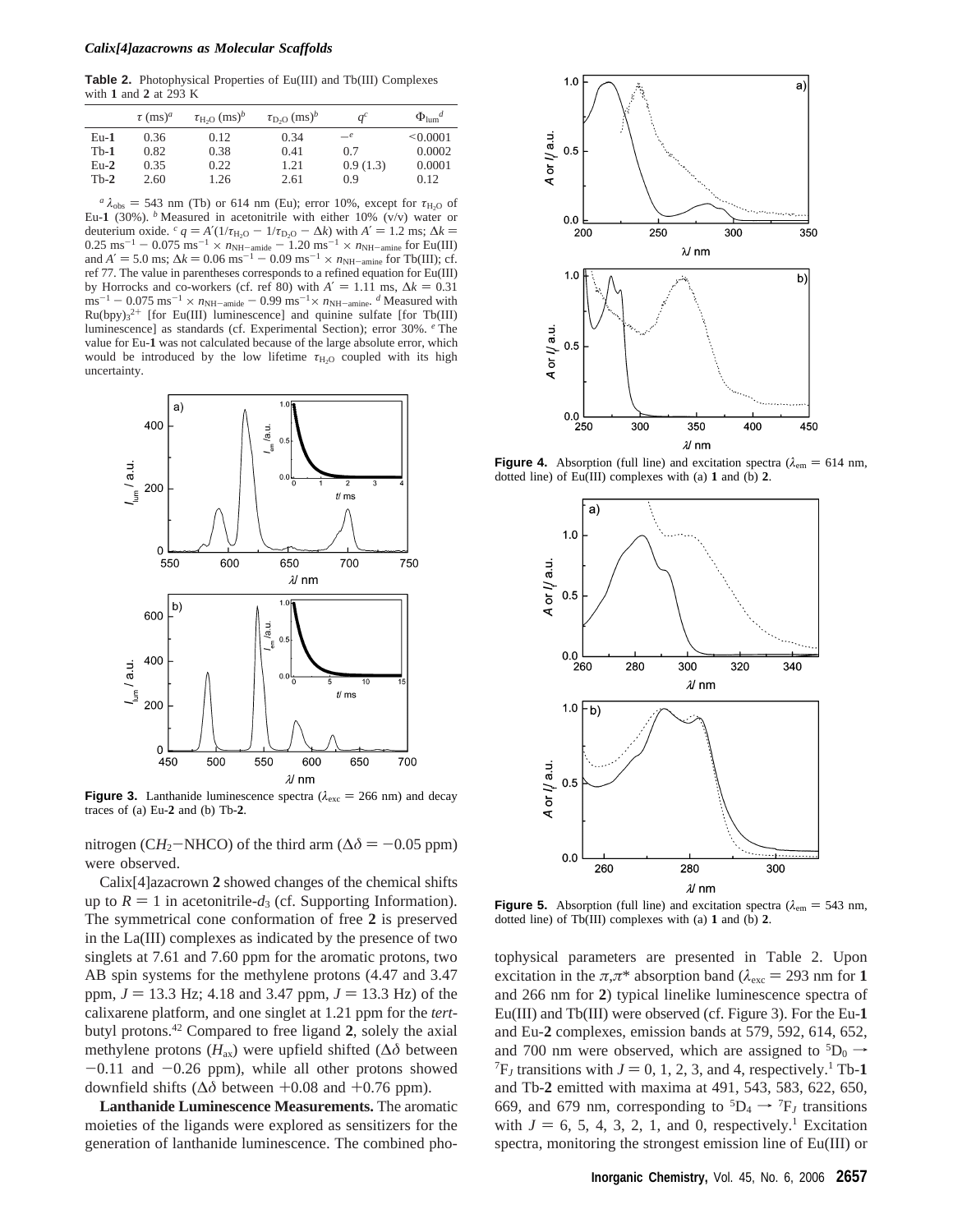

**Figure 6.** Nd(III) luminescence spectra (right,  $\lambda_{\text{exc}} = 281 \text{ nm}$ ) of Nd-1 (full line) and Nd-2 (dotted line) and excitation spectrum (left,  $\lambda_{em} = 1058$ nm) of Nd-**2**.

Tb(III), are similar to the absorption spectra, which supports the energy transfer process from the aromatic moieties to the lanthanide (cf. Figures 4 and 5). In the case of Eu-**2**, an additional band at ca. 340 nm was detected. On the basis of earlier observations for Eu(III) complexes with Lehn's cryptand [Eu  $\subset 2.2.1$ ]<sup>3+</sup> and various calixarenes, this band can be related to a charge transfer (CT) state.<sup>16,18,27,38,73</sup>

Large differences for the quantum yield of lanthanidebased luminescence were observed. Eu(III)-based luminescence was generally weak with quantum yields of  $\Phi_{\text{lum}} \leq$ 0.01%. Tb(III) luminescence of Tb-**1** was also found to be weak ( $\Phi_{\text{lum}} = 0.02\%$ ). Strikingly, the luminescence of Tb-2 has a substantially higher quantum yield of 12%. The latter value compares nicely with the largest luminescence quantum yields observed for related Tb(III)-calix[4]arene complexes using the calixarene aromatic moieties as antennae.17,19,24,30,32,34

This situation is similarly reflected by the lifetimes of luminescence, which were found to be around 0.36 ms for Eu-**1** and Eu-**2** and 0.82 ms for Tb-**1**. On the other hand a significantly longer lifetime of 2.60 ms was measured for Tb-**2**, which is one of the longest solution lifetimes ever observed for Tb(III)-calixarene complexes.17,20,24,30,32

The sensitization of the near-infrared (NIR) luminescence of Nd(III) and Er(III) by excitation of the ligands at 281 nm was also attempted. For complex Nd-**2**, luminescence characterized by a strong emission band at 1058 and a weaker one at 1328 nm was detected (cf. Figure 6), corresponding to  ${}^4F_{3/2} \rightarrow {}^4F_{11/2}$  and  ${}^4F_{3/2} \rightarrow {}^4F_{13/2}$  transitions, respectively.<sup>33,74</sup> The excitation spectrum showed a maximum at 281 nm, which supports the occurrence of energy transfer from the calixarene to Nd(III). However, with ligand **1**, an approximately 12 times weaker Nd(III) luminescence spectrum was detected (cf. Figure 6). No luminescence of Er(III) was observed with **1** or **2**.

# **Discussion**

**Stability of the Lanthanide Complexes.** Previous qualitative studies of calix[4]azacrowns capped with one lateral bridge reported weak binding of di- and trivalent cations.<sup>39</sup> However, the measured binding constants for lanthanides with ligands **1** and **2** are quite substantial and are not in agreement with a weak binding. Two reasons might account for the largely improved complexation properties: (a) the presence of two azacrown bridges instead of one, leading to an increased number of donor sites and a larger degree of pre-organization of the ligand, and (b) the presence of additional amine nitrogen donor atoms.

The stability constants of the different lanthanide complexes vary without obvious trends within 1 order of magnitude. Thus, no clear-cut cation size dependence was observed. This might be the result of the masking effect known to be exerted by amine nitrogen atoms.<sup>58</sup> Further, both ligands showed low complexation selectivity within the series of investigated lanthanides. In addition to the masking effect mentioned before, an often antagonistic interrelationship between cation size and charge density, solvation, and ligand flexibility might be responsible for such behavior.<sup>58</sup>

**Coordination Environment of Lanthanides.** Studies of the <sup>1</sup> H NMR spectra of free **1** and **2** and their respective complexes with La(III) showed that the lanthanide is coordinated in different chemical environments with respect to the ionophoric cavity. For **1**, the largest downfield shifts were noted for protons near the tertiary amine group, namely, those of the neighboring ethylene units, the amide functions, and the methylene units linked to the carbonyl groups. However, the protons of the two distal arms were more influenced than those of the third arm (cf. Supporting Information). This suggests the possible binding of the lanthanide outside the ionophoric cavity.

Calix[4]azacrown **2** showed pronounced changes for the protons close to the secondary amine groups, namely those of the neighboring ethylene units, the amide NH groups, and the methylene units linked to the carbonyl groups. The protons on both bridges were influenced to the same extent. These observations support a symmetrical complexation inside the ionophoric cavity by both macrocyclic bridges.

**Fluorescence Enhancement of Calix[4]azacrown 1.** The fluorescence of the aromatic moieties of **1** was enhanced upon lanthanide complexation. It might be anticipated that this effect is related to the blocking of the amine nitrogen lone pair by metal ion complexation (vide supra).7 To prove this hypothesis, a solution of **1** was titrated with trifluoroacetic acid (cf. Figure 7). The titration curve showed the same shape like for the lanthanides; it levelled at 0.4 equiv of acid with a fluorescence enhancement factor of 7.1. Furthermore, for **3**, which has no amine function on the bridge, no significant changes of the fluorescence upon addition of Tb(III) ions or trifluoroacetic acid were observed (cf. Figure 7). These two experiments clearly demonstrate the involvement of the amine nitrogen in the fluorescence enhancement of **1**. Photoinduced electron transfer (PET) from the electron-donating tertiary amine to the aromatic moieties of the calixarene, which is switched off upon involvement of the nitrogen lone pair in metal complexation, can be assumed to be the transduction mechanism. This conclusion is supported by the strong fluorescence quenching (90%) of

<sup>(73)</sup> Sabbatini, N.; Dellonte, S.; Ciano, M.; Bonazzi, A.; Balzani, V. *Chem. Phys. Lett.* **<sup>1984</sup>**, *<sup>107</sup>*, 212-216.

<sup>(74)</sup> Klink, S. I.; Hebbink, G. A.; Grave, L.; Peters, F. G. A.; van Veggel, F. C. J. M.; Reinhoudt, D. N.; Hofstraat, J. W. *Eur. J. Org. Chem.* **<sup>2000</sup>**, 1923-1931.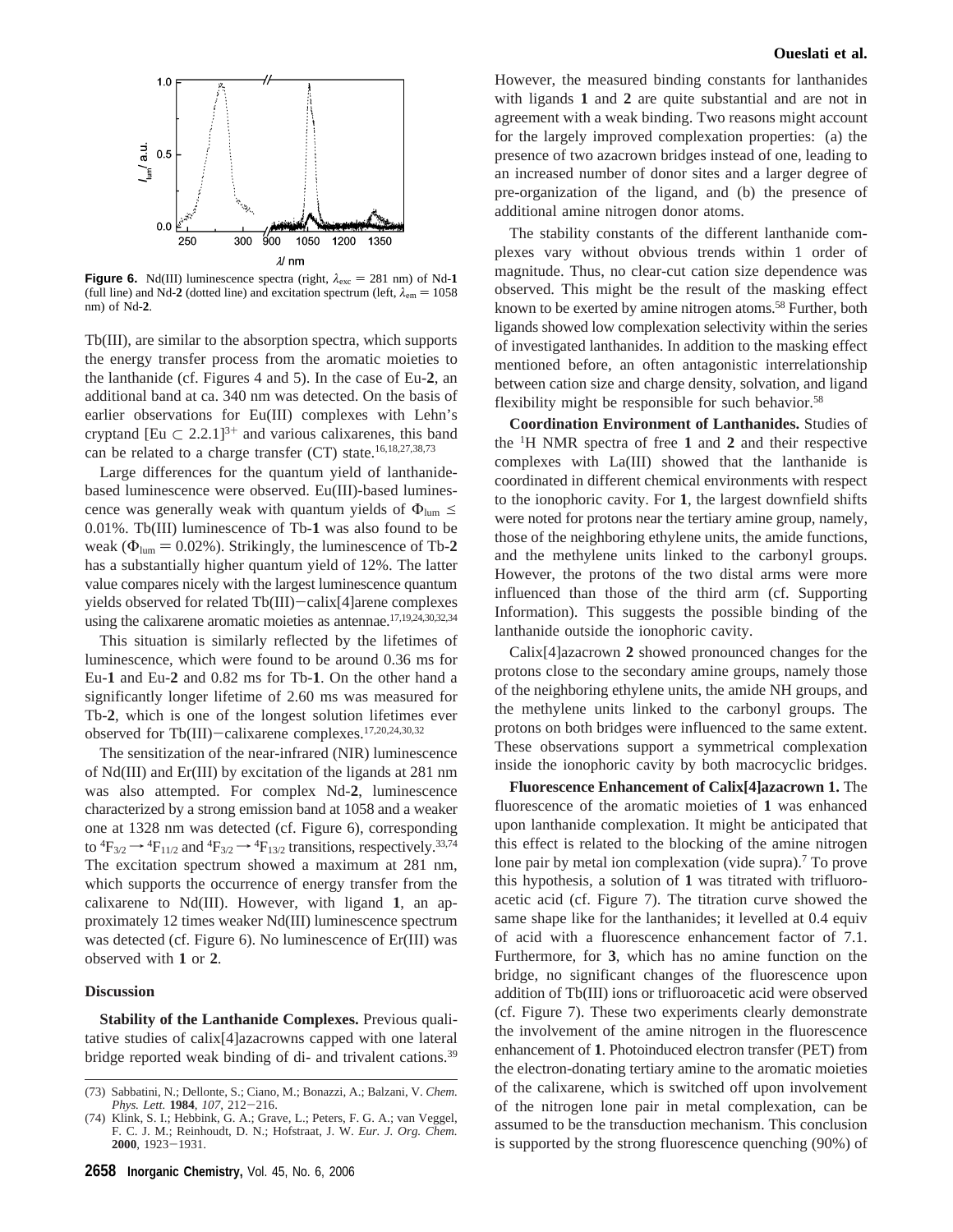

**Figure 7.** Fluorescence titration curves  $(\lambda_{obs} = 309 \text{ nm})$  of **1** ( $\blacksquare$ ), **2** (O), and  $3$  ( $\triangle$ ) upon addition of (a) Tb(III) triflate and (b) trifluoroacetic acid.

**1** compared to that of **3** as verified by the quantum yield and lifetime measurements (cf. Results).

**Fluorescence Quenching of Calix[4]azacrown 2.** In contrast to **1**, compound **2** showed strong fluorescence quenching as result of lanthanide ion complexation. On the other hand no significant changes of the fluorescence were observed upon the addition of trifluoroacetic acid, similar to the situation for **3** (cf. Figure 7). This is surprising since **2** also contains electron-donating secondary amine groups on the bridges, albeit weaker than the tertiary amine group in **1**. The blocking of PET upon lanthanide complexation, which would result in an enhancement of the fluorescence, seems to be of minor importance compared to other effects which lead to fluorescence quenching, for instance the participation of accelerated intersystem crossing (ISC) due to lanthanides as heavy atoms.

**Sensitization of Visible Luminescence of Eu(III) and Tb(III).** As demonstrated for other calixarenes, the luminescence of Eu(III) and Tb(III) can be sensitized by energy transfer from triplet excited states of the aromatic moieties of the calixarene.16-21,24,27,30,32,34,35,38 The excitation energy of the  $\pi, \pi^*$  triplet state was measured as ca. 28 000 cm<sup>-1</sup> by taking the onset of the phosphorescence spectrum of the Gd(III) complex at 77 K (27 600 cm-<sup>1</sup> for Gd-**1** and 28 200 cm-<sup>1</sup> for Gd-**2**). The phosphorescence emission maxima were observed at 414 and 422 nm for **1** and **2**, respectively. Other calix[4]arenes including those bearing amide functions or crown ethers have similar triplet state energies.17,24,32 The  $\pi, \pi^*$ -excited triplet states of **1** and **2** are energetically well above the luminescent  ${}^5D_0$  level of Eu(III) [17 300 cm<sup>-1</sup>] and the  ${}^{5}D_4$  level of Tb(III) [20 500 cm<sup>-1</sup>],<sup>75,76</sup> allowing a





**Figure 8.** Phosphorescence spectra ( $\lambda_{\text{exc}} = 280 \text{ nm}$ ) of Tb-2 (full line) and Gd-**2** (dotted line) in frozen acetonitrile at 77 K.

thermodynamically favored energy transfer from the antenna chromophore to the lanthanide. As a result, the Eu(III) and Tb(III) complexes exhibited characteristic line-shaped lanthanide luminescence (cf. Results).

That the  $\pi, \pi^*$  triplet state of the aromatic moieties is responsible for the energy transfer was confirmed by the measurement of the phosphorescence spectrum of Tb-**2**, which was dominated by the typical emission lines of the lanthanide and showed only a very small band for the ligand at 420 nm (cf. Figure 8). The phosphorescence of the ligand was strongly quenched (>95%) compared to that in Gd-**2**, where energy transfer is not possible because of the highlying excited-state energy levels of Gd(III).29

Eu(III) luminescence, which was generated by excitation in the  $\pi, \pi^*$  absorption band of **1** and **2**, is characterized by comparably short lifetimes (0.36 ms) and low quantum yields  $(\leq 0.01\%)$ , which points to the participation of a CT state, formed between  $C=O$  carbonyl groups and Eu(III). This was supported by the observation of a rather broad CT band with a maximum at ca. 340 nm  $(29 400 \text{ cm}^{-1})$  in the excitation spectrum of Eu-**2**. In fact, the involvement of a CT state as an efficient nonradiative deactivation channel, resulting in very low luminescence quantum yields, has been demonstrated for several other Eu(III) complexes with calixarenes.<sup>16-19,24,27,30,32,35,38</sup> Additionally, the weak Eu(III) luminescence might be caused by nonradiative quenching by OH or NH oscillators,<sup>77</sup> or inefficient energy transfer as a result of the distance dependence of this mechanism, or both.78 A general illustration of the energy-transfer sensitization of Eu(III) and Tb(III) is shown in Scheme 1.

To gain more information about the quenching of Eu(III) luminescence by the chemical environment, the lifetimes in acetonitrile containing either 10%  $H_2O$  or  $D_2O$  were measured (cf. Table 2). The addition of  $H_2O$  led to a decrease in the luminescence lifetimes, while the addition of  $D_2O$  caused no increase in case of **1** but did cause an increase for **2**. The application of a corrected Horrocks equation (cf. footnote *c* in Table  $2$ ),<sup>77,79,80</sup> which takes into account the quenching

(78) Speiser, S. *Chem. Re*V*.* **<sup>1996</sup>**, *<sup>96</sup>*, 1953-1976.

<sup>(76)</sup> Carnall, W. T.; Fields, P. R.; Rajnak, K. *J. Chem. Phys.* **1968**, *49*, <sup>4447</sup>-4449. (77) Beeby, A.; Clarkson, I. M.; Dickins, R. S.; Faulkner, S.; Parker, D.;

Royle, L.; de Sousa, A. S.; Williams, J. A. G.; Woods, M. *J. Chem. Soc., Perkin Trans. 2* **<sup>1999</sup>**, 493-503.

<sup>(79)</sup> Horrocks, W. D.; Sudnick, D. R. *Acc. Chem. Res.* **<sup>1981</sup>**, *<sup>14</sup>*, 384- 392.